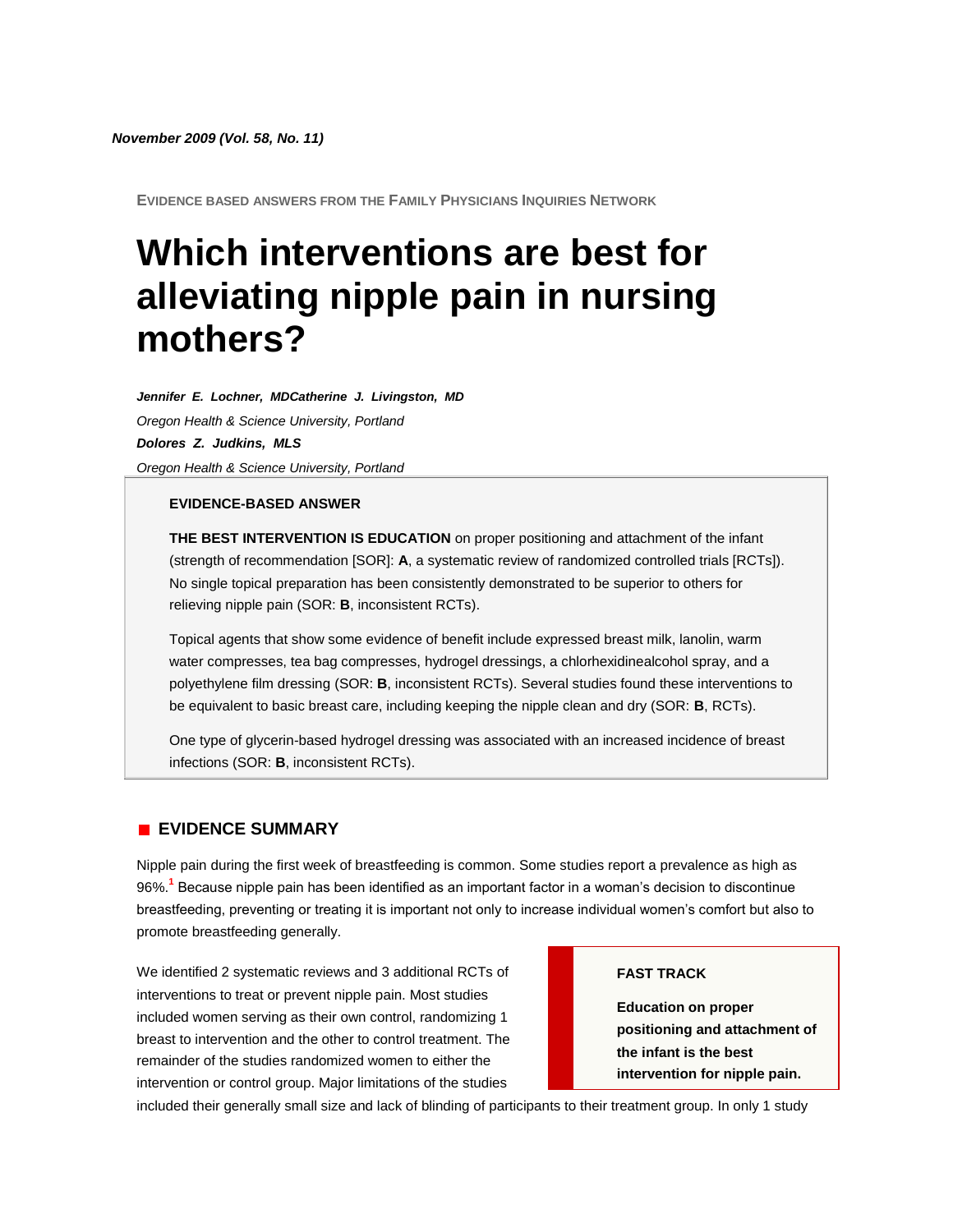were the participants blinded.**[1](http://www.jfponline.com/Pages.asp?AID=8130&issue=November_2009&UID=13886#bib1)**,**[2](http://www.jfponline.com/Pages.asp?AID=8130&issue=November_2009&UID=13886#bib2)**

## **Women who receive education have less pain**

Two studies of educational sessions, 1 antenatal (N=75) and 1 immediately postnatal (N=160), reported less nipple pain in the intervention groups (number needed to treat [NNT]=1.6 and 5.6, respectively). The antenatal education study demonstrated higher continuation of breastfeeding at 6 weeks postpartum in the intervention group (NNT=4.5), whereas the postnatal study showed no significant difference in continuation of breastfeeding in the intervention group at 6 weeks, 3 months, and 6 months.**[1](http://www.jfponline.com/Pages.asp?AID=8130&issue=November_2009&UID=13886#bib1)**

## **No one topical agent is superior**

No single topical agent emerged as clearly superior to others for preventing or treating nipple pain. Warm water compresses have the most data to support their use: 2 trials showed superiority to other agents or no treatment, 3 trials demonstrated equivalence to other agents or no treatment, and no trial showed inferiority to other agents.

#### **FAST TRACK**

**Of all the topical agents, warm water compresses have the most data to support their use.**

Chlorhexidine spray was superior to a distilled water spray in 1 small RCT, the only double-blind study identified. A polyethylene film dressing decreased nipple pain in a single trial, but most women found it uncomfortable to remove.

# **Hydrogel dressing associated with infection**

The only topical agent found to have any detrimental effect was a glycerin-based hydrogel dressing that was associated with an increased incidence of breast infections[.](http://www.jfponline.com/Pages.asp?AID=8130&issue=November_2009&UID=13886#bib1)**<sup>1</sup>** The **[TABLE](http://www.jfponline.com/Pages.asp?AID=8130&issue=November_2009&UID=13886#5811JFP_ClinInq5-tab1)** summarizes results of trials of topical agents for the treatment or prevention of nipple pain.**[1](http://www.jfponline.com/Pages.asp?AID=8130&issue=November_2009&UID=13886#bib1)**,**[3](http://www.jfponline.com/Pages.asp?AID=8130&issue=November_2009&UID=13886#bib3)**,**[4](http://www.jfponline.com/Pages.asp?AID=8130&issue=November_2009&UID=13886#bib4)**

Breast shields were ineffective in [1](http://www.jfponline.com/Pages.asp?AID=8130&issue=November_2009&UID=13886#bib1) RCT.<sup>1</sup> In another RCT performed in Sweden, women who received peripartum care in a birthing center had more nipple pain than women who delivered in a traditional hospital setting (NNT=16).**[5](http://www.jfponline.com/Pages.asp?AID=8130&issue=November_2009&UID=13886#bib5)**

| Agent*                                     | <b>Positive</b><br>results          | <b>Equivalent results</b>                                                                                                                     | <b>Negative results</b>                         |
|--------------------------------------------|-------------------------------------|-----------------------------------------------------------------------------------------------------------------------------------------------|-------------------------------------------------|
| <b>Expressed</b><br>mother's milk<br>(EMM) | Superior to<br>lanolin <sup>3</sup> | Equivalent to warm<br>water compresses and<br>keeping nipples dry and<br>clean <sup>1</sup><br>Equivalent to tea bag<br>compress <sup>1</sup> | Inferior to warm water<br>compress <sup>1</sup> |

## **How topical agents compare for treating or preventing nipple pain**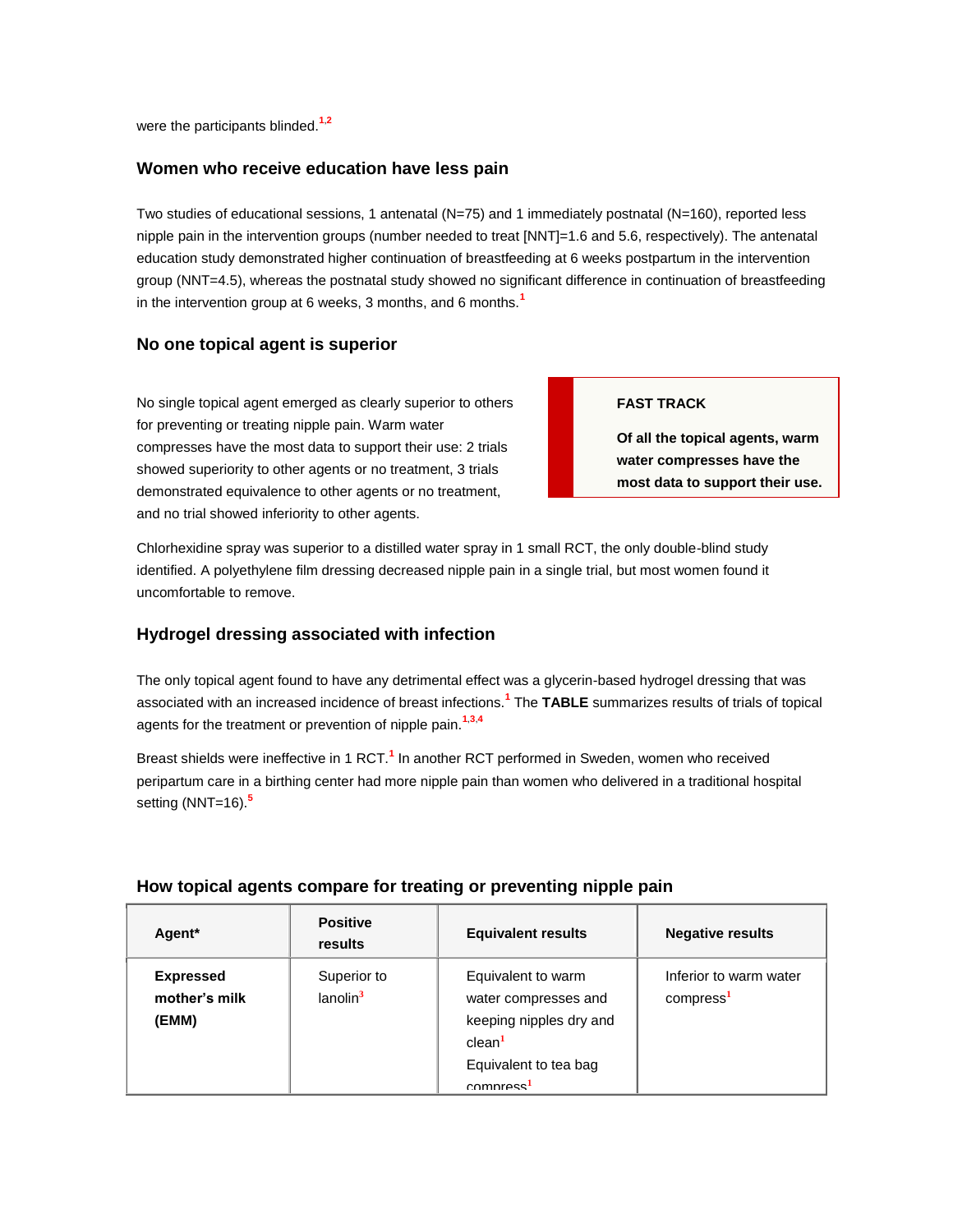|                               |                                                                                                     | Equivalent to lanolin <sup>1</sup><br>Equivalent to lanolin,<br>warm water compress,<br>and no treatment <sup>1</sup><br>Equivalent to no<br>treatment <sup>3</sup>                                                                                                                                      |                                                                                                   |
|-------------------------------|-----------------------------------------------------------------------------------------------------|----------------------------------------------------------------------------------------------------------------------------------------------------------------------------------------------------------------------------------------------------------------------------------------------------------|---------------------------------------------------------------------------------------------------|
| Lanolin                       | Superior to<br>hydrogel<br>dressing <sup>1</sup>                                                    | Equivalent to Emm <sup>1</sup><br>Equivalent to warm<br>water compress, Emm,<br>and no treatment <sup>1</sup><br>Equivalent to tea bag<br>compress and no<br>treatment <sup>1</sup><br>Equivalent to no<br>treatment <sup>1</sup><br>Equivalent to hydrogel<br>dressing and no<br>treatment <sup>4</sup> | Inferior to hydrogel<br>dressing <sup>1</sup><br>Inferior to Emm and no<br>treatment <sup>3</sup> |
| Hydrogel<br>dressing          | Superior to<br>lanolin <sup>1</sup>                                                                 | Equivalent to lanolin and<br>no treatment <sup>4</sup>                                                                                                                                                                                                                                                   | Inferior to lanolin,<br>associated with an<br>increased rate of<br>breast infections <sup>1</sup> |
| Tea bag<br>compress           | Superior to no<br>treatment <sup>1</sup>                                                            | Equivalent to Emm <sup>1</sup><br>Equivalent to warm<br>water compress <sup>1</sup><br>Equivalent to lanolin and<br>no treatment <sup>1</sup>                                                                                                                                                            | Inferior to warm water<br>compress <sup>1</sup>                                                   |
| Warm water<br>compress        | Superior to tea<br>bag compress<br>and Emm <sup>1</sup><br>Superior to no<br>treatment <sup>1</sup> | Equivalent to Emm and<br>keeping nipples dry and<br>clean <sup>1</sup><br>Equivalent to tea bag<br>compress <sup>1</sup><br>Equivalent to lanolin,<br>Emm, and no treatment <sup>1</sup>                                                                                                                 |                                                                                                   |
| <b>Chlorhexidine</b><br>spray | Superior to<br>distilled water<br>spray <sup>1</sup>                                                |                                                                                                                                                                                                                                                                                                          |                                                                                                   |
| Polyethylene film             | Superior to no                                                                                      |                                                                                                                                                                                                                                                                                                          |                                                                                                   |